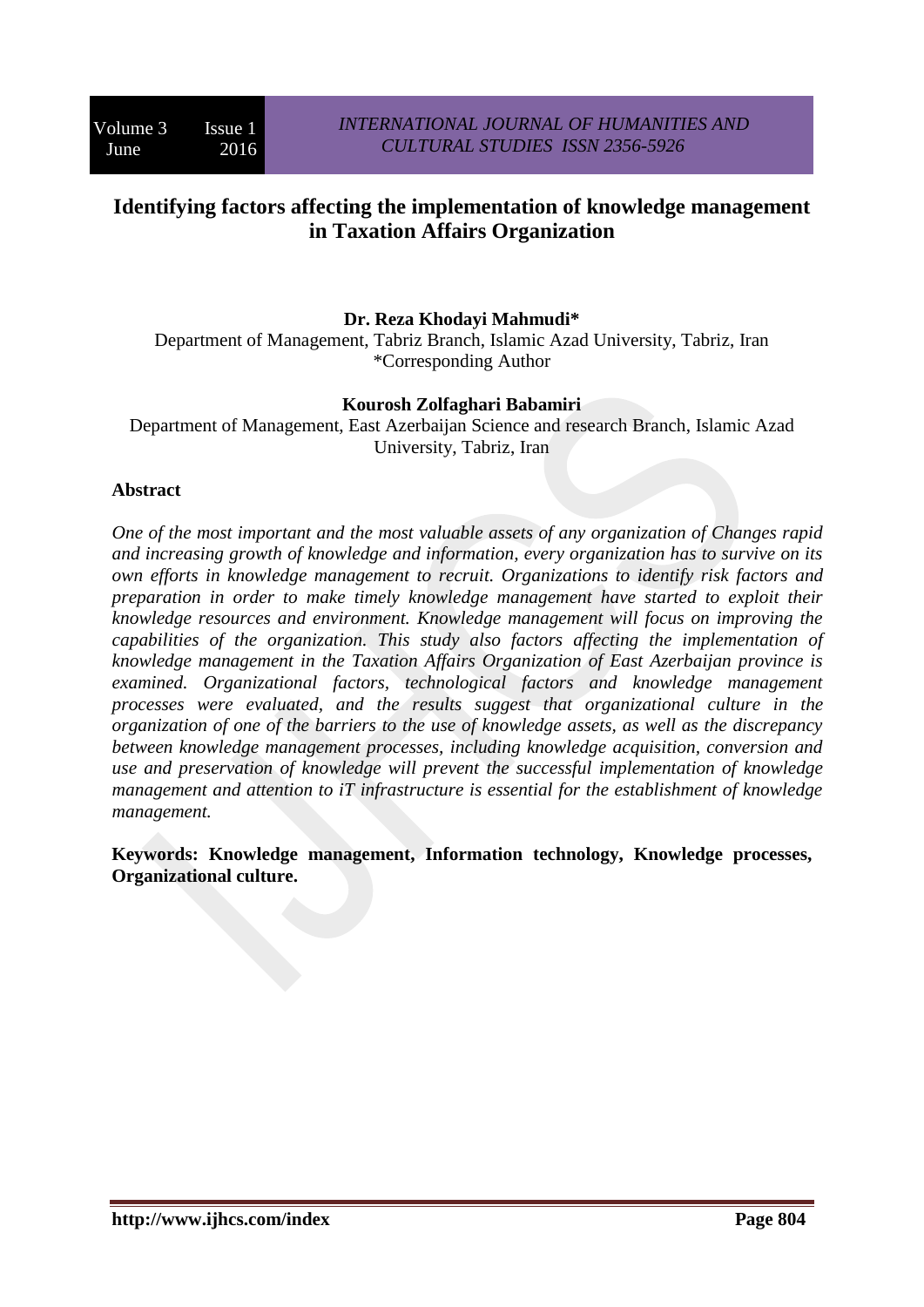# **Introduction**

Today, as a valuable source of knowledge and as a strategic and competitive asset and source is introduced in organizations and provide products and services of good quality and free economic management and the proper use of this valuable resource is difficult and impossible. (Afrazeh, 1384, 3) In recent years, various organizations and companies have begun to shift to a knowledge and new concepts such as knowledge work, knowledge work, knowledge management and knowledge organization, reported that the intensity of this process. Peter Drucker, the use of these words creates a new kind of warning that their organizations rather than arm strength, the power of the mind is the rule. According to this theory in the future development of their communities can expect to have more knowledge. Thus, natural resources can be important as the knowledge capabilities .sazman knowledge to achieve the low power can make a massive strength (Alvani, 1382, 283)

Environmental organizations need to share, transfer and knowledge among its members and are opposed to the concept of the interactions teach people and trying to create the infrastructure and underlying factors for knowledge management in their organization. (Firestone and Mac monitors on, 1387,127).

Knowledge management insight and understanding nothing but just how to act. The main source of knowledge that we recognize as intelligent leads. These guidelines should be used if appropriate to increase efficiency. The importance of knowledge in all aspects of daily life and work is required. Knowledge as central issues in the competitiveness of the enterprises accordingly. This thesis has been prepared with such assumptions.

Due to the necessary infrastructure for knowledge management in government Sazmahay, this study of three factors, organizational, technological and knowledge management processes to assess the conditions of these deals with the tax affairs of East Azarbaijan province to evaluate management place.

#### **Organizational Culture:**

Members of the organization are a system of mutual understanding and this feature distinguishes the organization from other organizations. In this system, a common understanding and equal members of the organization (Robbins, 1385, 370)

#### **Leadership**:

Attention and look at the leader and senior managers to manage knowledge and contribute to the implementation stage of knowledge management process by creating the necessary organizational and technological infrastructure.

#### **Strategy**:

Plan and strategy for the management of intangible assets and create competitive advantage by taking advantage of existing knowledge.

### **Information Technology:**

Information technology includes a wide range of innovations and information systems and the communication media that are related to each other (T Stone, 2002, 134).

#### **Earn knowledge:**

All the organizations in different ways and to varying degrees in his lifetime to obtain information learn. This information may come from sources outside the organization, by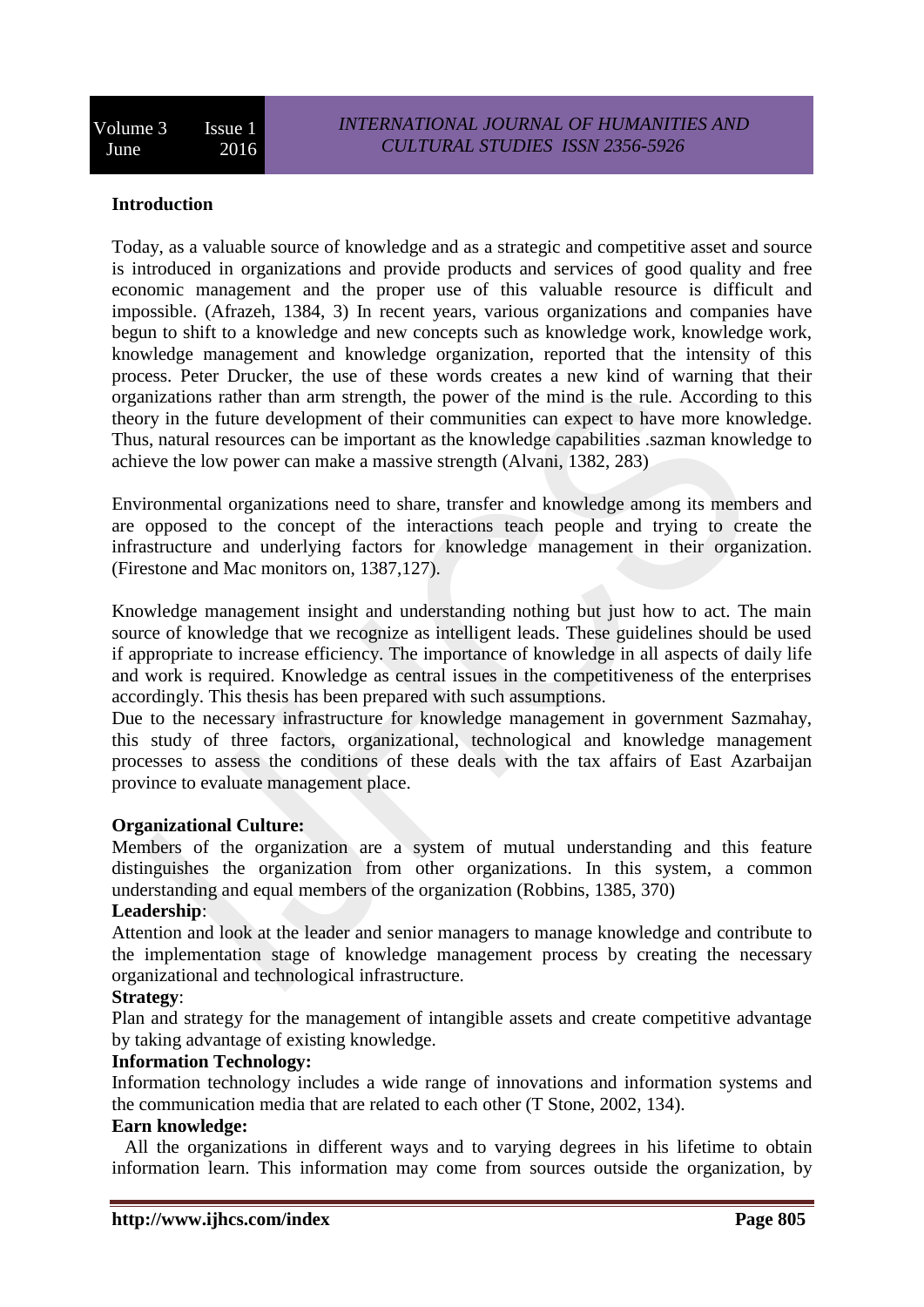imitating successful acts of others, and also to be achieved through a systematic search experience. Of course, only transcription of others, without trying to understand the issue, often leads to failure (Schermerhorn et al., 1379).

# **Knowledge conversion:**

This process of storing, recording and conversion of knowledge in the form and context refers to preserve the integrity of its components, and the ability to recover and be used by staff. In fact, the stage background for the transfer and exchange of knowledge (Radyng, 2003).

#### **Using knowledge:**

This implies that ideas and knowledge obtained, without orientation regarding who has raised them, the usefulness and appropriateness used. This process refers to combining knowledge with action, le the application of knowledge and reflection on the organization's goods or services (Koakem, 2004).

#### **Knowledge retention:**

Means the distribution and the distribution of knowledge between people and knowledge bases are mechanized and non-mechanized and are bilaterally. In fact, ninety percent of the success of knowledge management, knowledge sharing depends on the right, and the sharing of knowledge from one person to another, from basic engineering knowledge management cycle is effective. Knowledge transfer between members of the organization requires the establishment of a culture of "knowledge is power" rather than a culture of "knowledge is power" is (Radyng, 2003).

# **Benefits of Knowledge Management**

Measurable benefits associated with knowledge capital, one of the most difficult and most challenging business issues today has become knowledge-based. A little knowledge, impossible to measure direct results of knowledge management is not so simple. The benefits of applying knowledge management activities, from the technical level to the strategic level, the culture and the productivity of the entire organization to be effective. Some of its advantages are:

• Improve competitive response: to enable organizations to respond to changing market and accelerating time to market managers.

• Reduce costs and avoid the loss of intellectual capital: This allowed the organization to capture the tacit knowledge that knowledge to apply the process to preserve for future applications and the costs of retraining employees and specialists from the cross.

• eliminate the need for global action: geographically dispersed operations that have special challenges in the field of cultural and knowledge management required. Organizations that have effective culture in the field of knowledge management can be. The spirit of "them and us" end, whatever it is, "we" and make the most efficient use of resources distributed.

• Effectiveness of job: to use knowledge management infrastructure, which eliminates the traditional restrictions, increased knowledge sharing among staff as a result, can improve efficacy.

• Organizational effectiveness: tools, templates and best use of knowledge management that is associated with the culture of knowledge sharing, collaborative environment to improve the effectiveness of the result.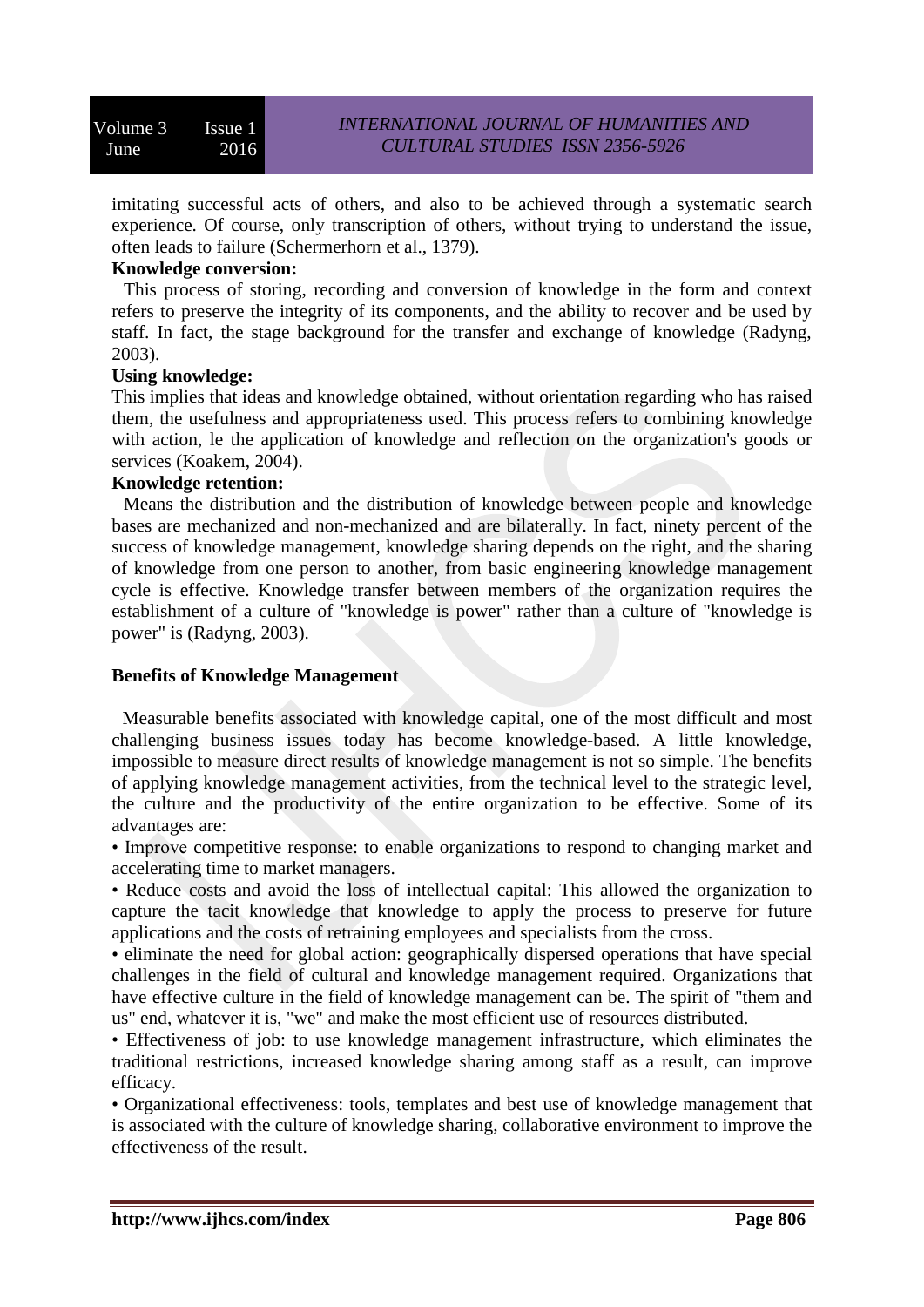• Setting out the strategic use of cultural knowledge, creativity and innovation and thus promotes the strategic direction effects (Sivan, 2000, 354).

The necessity and importance of knowledge management in organizations the necessity and importance of applying knowledge management in government agencies as follows:

1. Apply the rule rather than tenure: Critics say that enlargement of the government and the expansion of the bureaucracy, hindering the efficiency and rapid response in the public sector.

2. Globalization: the globalization, competition between organizations that offer similar services, they need to acquire knowledge and skills developed in applying new skills is very prominent.

3. The ability of the private sector: the ability of the private sector to implement business processes and total quality management this has meant that the gap between private sector organizations and government agencies increased affords.

4. To promote the knowledge of citizens today constitute a large percentage of citizens who have the skills and training to date are at a high level and as a valuable resource for organizations considered. Organizations need to identify areas of need and provide citizens access to knowledge and use of knowledge in decision making and problem solving.

5. The loss of experienced personnel in government agencies: the withdrawal of professional education and government agencies, is actually part of the knowledge that organizations have invested over the years to be out of the system, which requires suitable models of knowledge management is designed to save the funds that are national assets, avoided (honest and competent Abyaneh, 1387).

# **The population:**

The study population in the province is comprised of tax experts that the number of 180 people.

#### **Specify the sample size:**

One of the methods used to determine the sample size of the sample is based on a set of specific criteria, to provide a sample. Based on this formula when the population was 180 at the level of 5 percent sample size of 122 people.

# **Conclusion:**

The results show that knowledge management requires an organizational infrastructure in salinity Information Technology Ministry of Industry, Mine and Trade, including organizational culture, leadership and strategic support of the specific characteristics and needs of the necessary integration have.

The risk factors of IT and its infrastructure is important for knowledge management and lack of coordination between these factors and knowledge management processes, including knowledge acquisition, conversion, operation and maintenance knowledge will prevent the successful implementation of knowledge management. Therefore, knowing the position of the components of organizational factors, technological and knowledge management processes in terms of the characteristics of the successful implementation of knowledge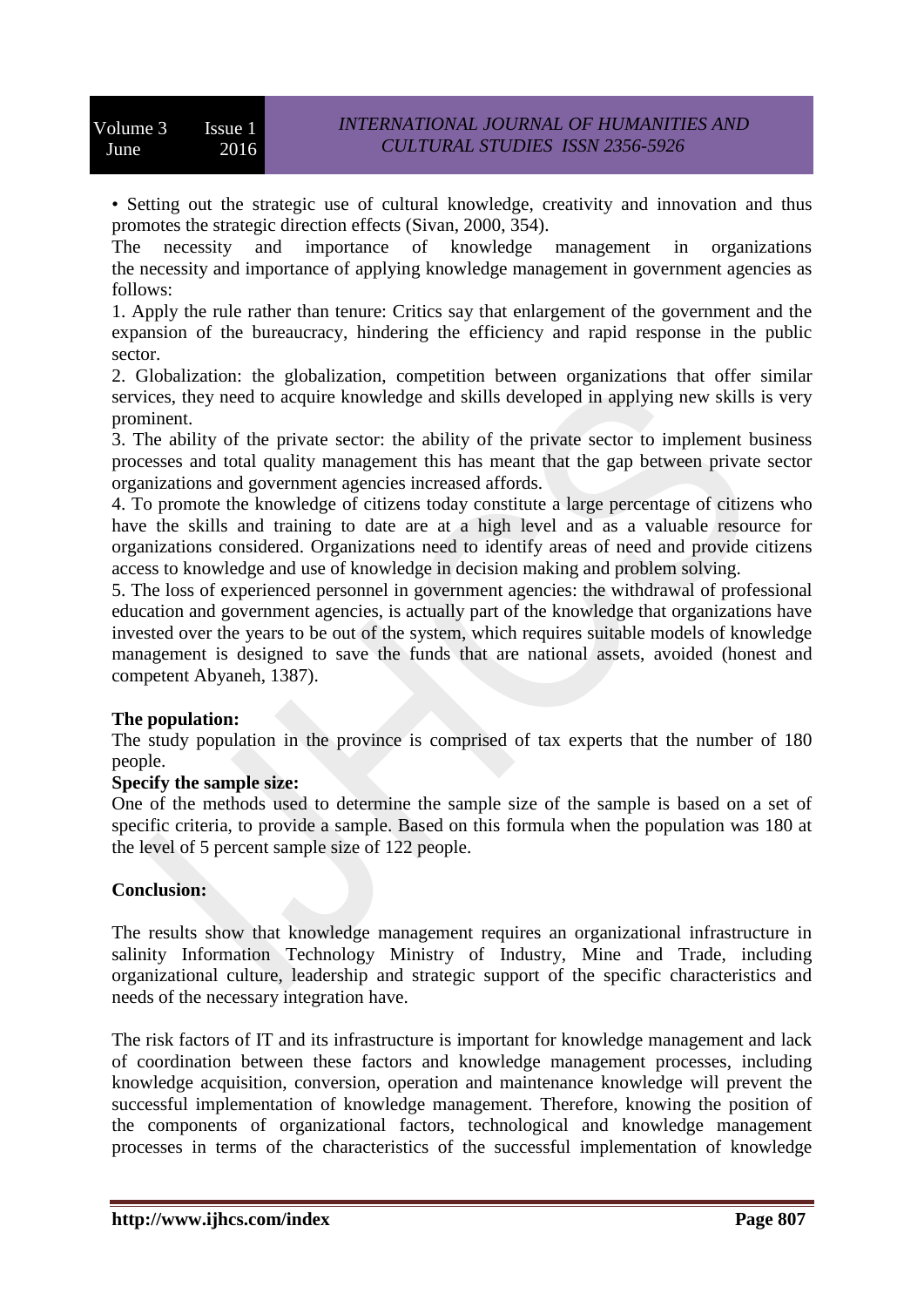management is an important initial step that could be good start for the introduction and subsequent measures in this direction.

In this study, the 8 factors as influencing factors on knowledge management of past research from Mohammed Khalifa and Liu is the focus and the results show that the organization in terms of knowledge management in good conditions for was there.

And information technology as an important factor affecting the speed and accuracy of its powerful knowledge management in organizations dramatically increases that facilitates knowledge management into competitive advantage by supporting the role of information technology although the largest share of the information technology, knowledge management, but not the only component. Knowledge management in an organization needs to improve organizational culture and operating as a contributing factor in this study is evaluated. In order to support the development of organizational culture in motivating and enabling forces to produce knowledge, sharing, storage, and application of new knowledge is at the core of knowledge management practices the severity of this development is that all persons shall be liable to such acquisition, transfer and production of knowledge in this regard hold and the possibility of learning in the organization.

Organizational culture through support of the activities of the organization's top leaders, intellectuals and activists praised the knowledge and modeling them in terms of the criteria of career development, providing rewards and incentives for the protection of related activities knowledge, promoting a competitive environment among employees and organizational units and the like are obtained.

One of the issues that prevented the use of the assets of organizational culture knowledge Management requires an organizational culture in which individuals and groups that are interested in cooperating with each other and their mutual interest in order to share their knowledge. Look at the causes of the dominant culture of individualism in which people denied the transfer of knowledge at their disposal to and the kind of knowledge in the prison with them if there is trust, cooperation and knowledge-sharing culture among employees and increase the exchange of knowledge is created. Emphasis on learning in the production of new knowledge and influenced by the organization's approach to learning, organizational processes will be reviewed and it will be effective in the development of knowledge. Organizations with an emphasis on learning to help their employees play an active role in knowledge creation Rey.

Organizations for success in the implementation of knowledge management should develop a learning culture among their people and facilities to provide continuous learning. Corporate culture must be changed in such a way that embraces innovation, creativity, collaboration, knowledge sharing and learning in a way that increases people's desire to learn and keep your knowledge to share value, but that value is not defined and the person in space and exposed paradigm that at any time can use the knowledge in the organization and the maintenance and custody of their knowledge advantage is not.

The organization plans its strategies on the basis of its development and for the realization of these programs creates structure could have a significant impact in knowledge management.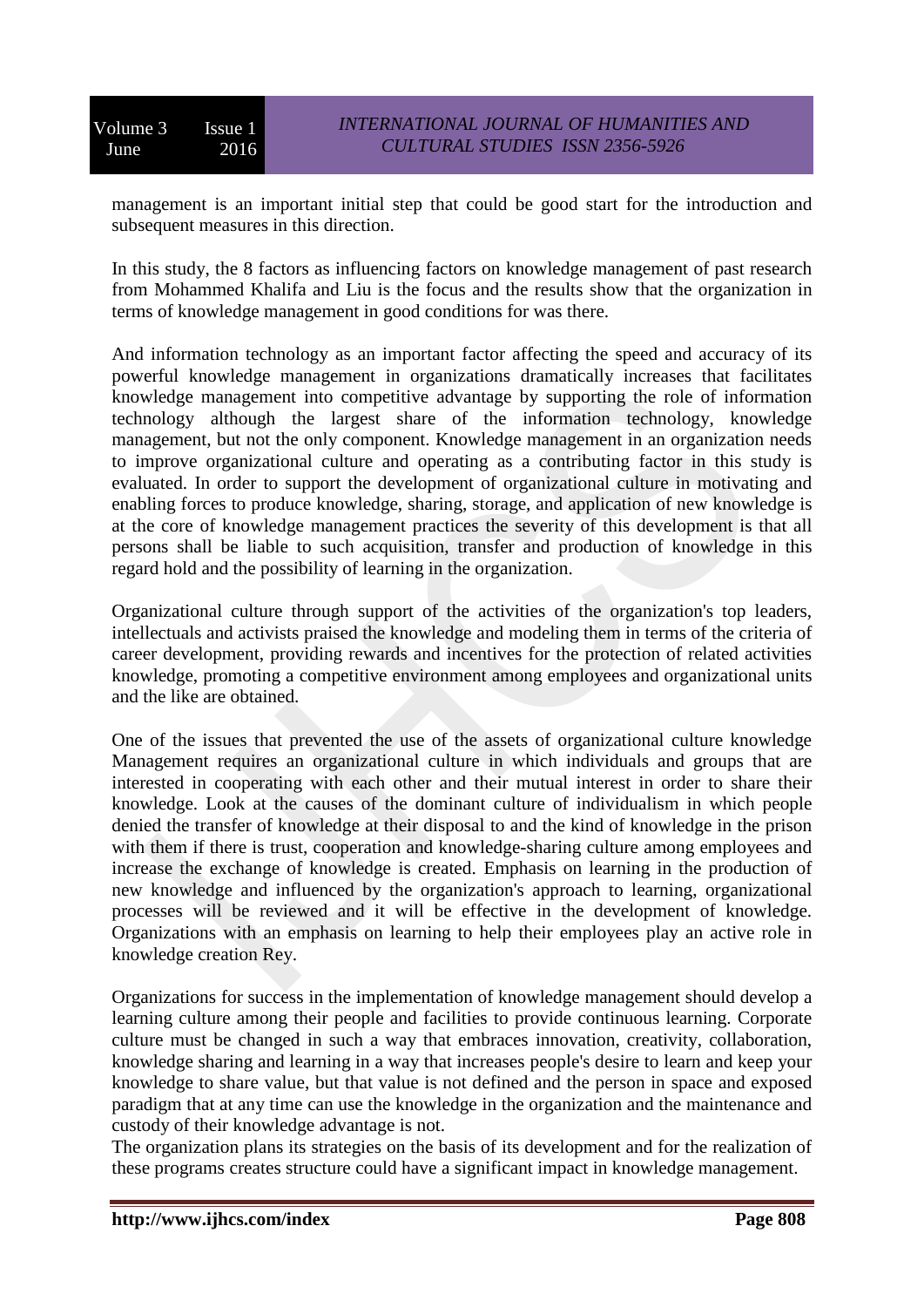# **References**

Afrazeh, Abbas, books ,KM, 1382.

Allameh, M., Zare, M. and Davoodi, M. (2011), "Examining the Impact of KM Enablers on Knowledge Management Processes" , Procedia Computer Science 3, PP. 1211–1223.

Alvani, M. (1382) model of learning, a way to improve the management and development Quarterly, Issue 16.

Ashrafi, M., "Evaluation of the quality of public and private banking system with 5 dimensional model SERVQUAL" MBA thesis, Islamic Azad University, Science and Research, 1385, p. 74.

Aujirapongpan, S., Vadhanasindhu, P. Chandrachai, A. and Cooparat, P. (2010), "Indicators of knowledge management capability for KM effectiveness", Journal of Information and Knowledge Management Systems, Vol. 40, No. 2, pp. 183-203.

Clyde W. Holsapple, *Knowledge and Its Attributes*, Handbook On Knowledge Management 1,2003, Pp 165-188

Dastranj Mamaghani, N. Akhavan, P. Saghafi, F. (2011), "Investigating Organizational Readiness of Knowledge Management Implementation by Considering Knowledge Management Effective Success Factors", Iranian Research Institute For Science and Technology, Vol.26, No.3, pp. 493-517.

Hadiyan, M., 1389, the impact of social capital on knowledge management (Case study: Islamic Republic of Iran Railway Company), Master's thesis.

Hassanzadeh, M. (1386) "Knowledge Management: Concepts and infrastructure", Tehran issued a librarian contract a librarian contract a librarian contract a librarian

Khalifa , Mohamed and Liu, Vanessa . «Determinations of knowledge management programs ". Available at : www.ejkm.com(2003).

Lee, Y.C, Lee, S.K. (2007). "Capabilities, Processes, and Performance of Knowledge Management: A Structural Approach", Human Factors and Ergonomics in Manufacturing, Vol. 17 (1), PP. 21–41.

Liebowitz, J .(2001), " Knowledge Management And Its Links To Artificial Intelligence" , Expert Systems With Applications Vol. 20 , pp. 1- 6.

M. Mills, A., & A. Smith, T.(2011), "Knowledge management and organizational performance: A decomposed view", *Journal of Knowledge Management*, VOL. 15, NO. 1, pp. 156-171.